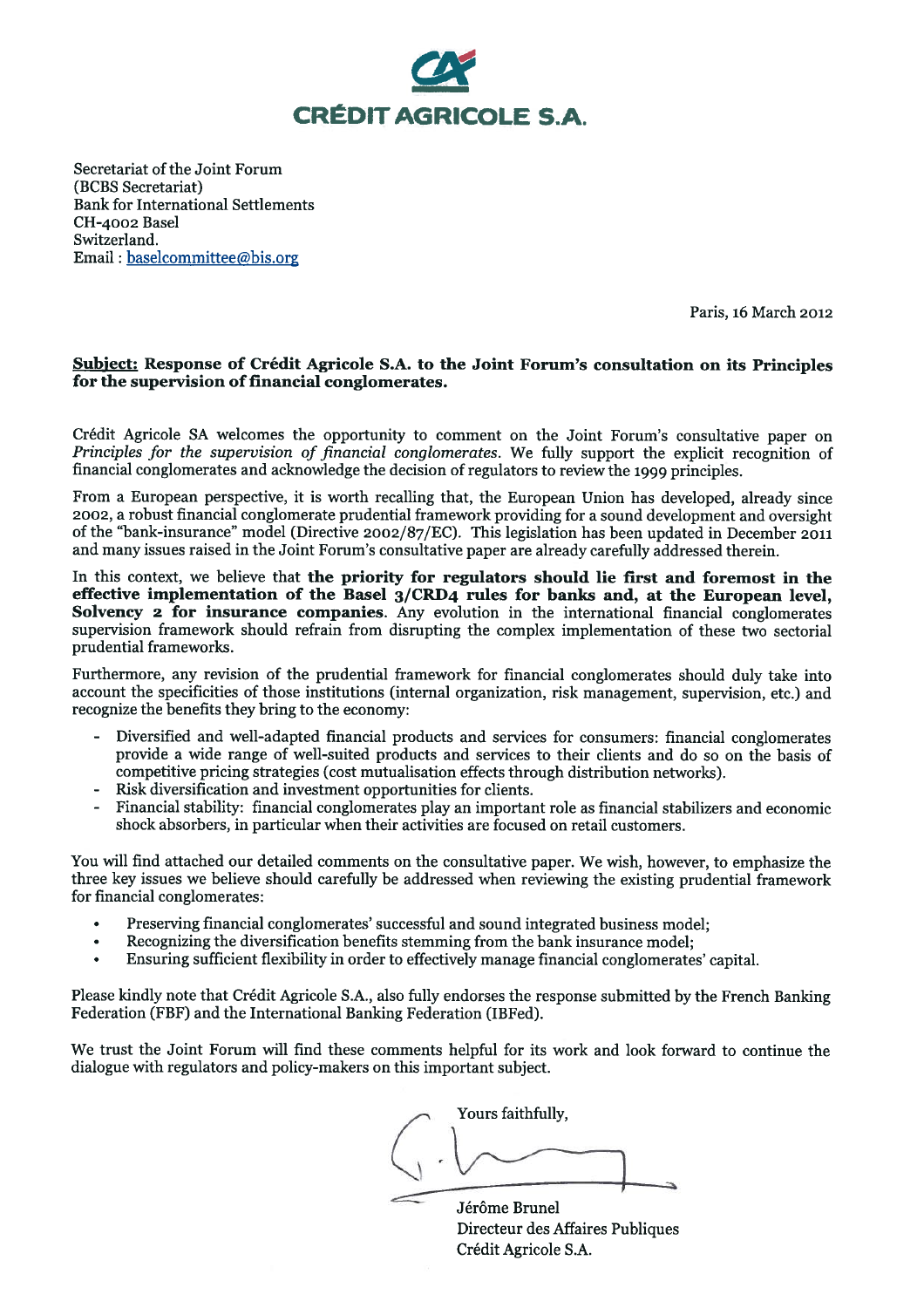

*Contact : Jérôme Brunel Directeur des Affaires Publiques* 

*Crédit Agricole S.A. 12 place des Etats-Unis, 97127 Montrouge Cedex* 

*jerome.brunel@credit-agricole-sa.fr*

16.02.2012

## JOINT FORUM'S CONSULTATION ON PRINCIPLES FOR THE SUPERVISIONT OF FINANCIAL CONGLOMERATES

# **- Crédit Agricole S.A. response -**

*The Group Crédit Agricole S.A. is a leading international banking and insurance group. Its Tier 1 ratio is 11.2%. It is present in more than 30 countries worldwide and servicing more than 54 million customers through a network of 11,600 branches solidly anchored in their territories. The Group employs 160.000 people worldwide and offers a wide range of financial services, including retail banking, insurance, consumer finance, asset management, private banking, leasing, factoring and corporate and investment banking.* 

*The Group Crédit Agricole S.A. intends to fulfill its role as a leading European player with global scale, while complying with the commitments that stem from its mutualist background. It focuses its development on servicing the real economy and is committed to the principle of responsible growth.*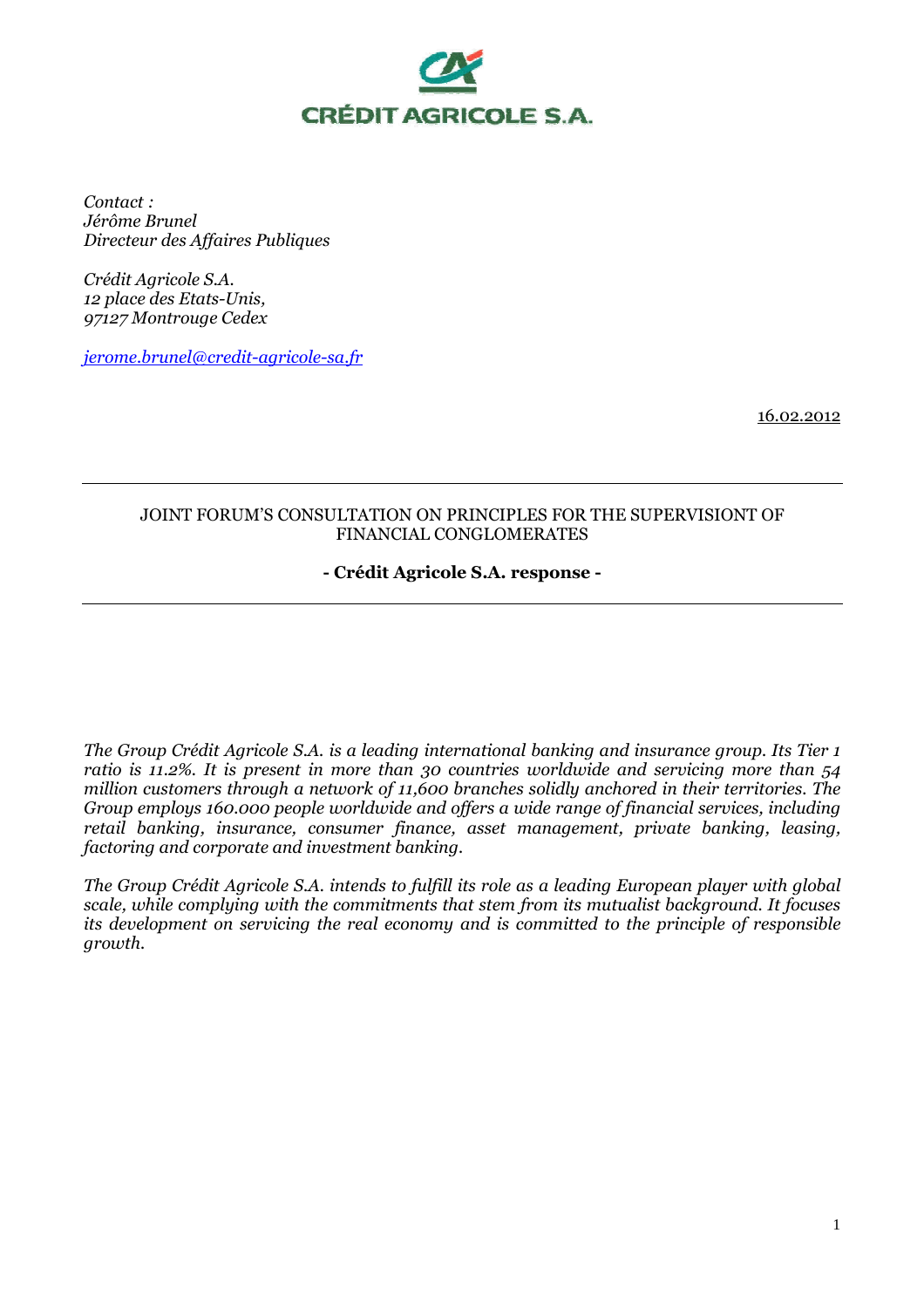Crédit Agricole S.A. welcomes the publication of the Joint Forum's consultative paper on *Principles for the supervision of financial conglomerates* and the opportunity to comment on it. We fully support the explicit recognition of financial conglomerates and acknowledge the decision of regulators to review the 1999 principles.

With this in mind, it is worth recalling that, the European Union has developed, already since 2002, a robust financial conglomerate prudential framework providing for a sound development and oversight of the "bankinsurance" model (Directive 2002/87/EC). This legislation has been updated in December 2011 and many issues raised in the Joint Forum's consultative paper are already carefully addressed therein.

In this context, we believe that **the priority for regulators should lie first and foremost in the effective implementation of the Basel 3/CRD4 rules for banks and, at the European level, Solvency 2 for insurance companies**. Any evolution in the international financial conglomerates supervision framework should refrain from disrupting the complex implementation of these two sectorial prudential regulations.

Furthermore, whilst we understand the desire of regulators to review the prudential framework of financial conglomerates, this should be done with due consideration to the specificities of these institutions (internal organisation, risk management, supervision, etc.). Any revision of the rules relating to conglomerates should also provide the flexibility that such groups need to deploy their full benefits to the economy. These, as we know, are multiple in the case of bank insurance activities:

- Diversified and well-adapted financial products and services for consumers: financial conglomerates provide a wide range of well-suited products and services to their clients and do so, on the basis of competitive pricing strategies (cost mutualisation effects through distribution networks).
- Risk diversification and investment opportunities for clients.
- Financial stability: financial conglomerates play an important role as financial stabilizers and economic shock absorbers, in particular when their activities are focused on retail customers.

Before turning to our specific comments on the proposed *Principles for the supervision of financial conglomerates*, we would like to recall the main strengths of the financial conglomerate model and summarise the key issues we believe should carefully be taken into consideration when reviewing the existing prudential framework for financial conglomerates. In a nutshell, these include the need to:

- Preserve financial conglomerates' successful and sound integrated business model;
- Recognize the diversification effects stemming from the bank insurance model;
- Ensure sufficient flexibility in order to effectively manage financial conglomerates' capital.

# **GENERAL COMMENTS:**

### **1. Banking and insurance groups organized as financial conglomerates have developed a successful and sound integrated business model which should be preserved**

#### o *Insurance products are an essential part of a banking group's diversity in terms of product range*

Substantial holdings in insurance companies enable banking groups to significantly enlarge the range of products they can offer to their customers, in a competitive environment, through a common distribution channel. They also provide an in-depth knowledge of the client portfolio which is a key factor for improving risk management.

Indeed, the bank insurance business model is based on synergies between banking and insurance activities: the group's insurance companies distribute their products through the bank branches. This creates a "win-win"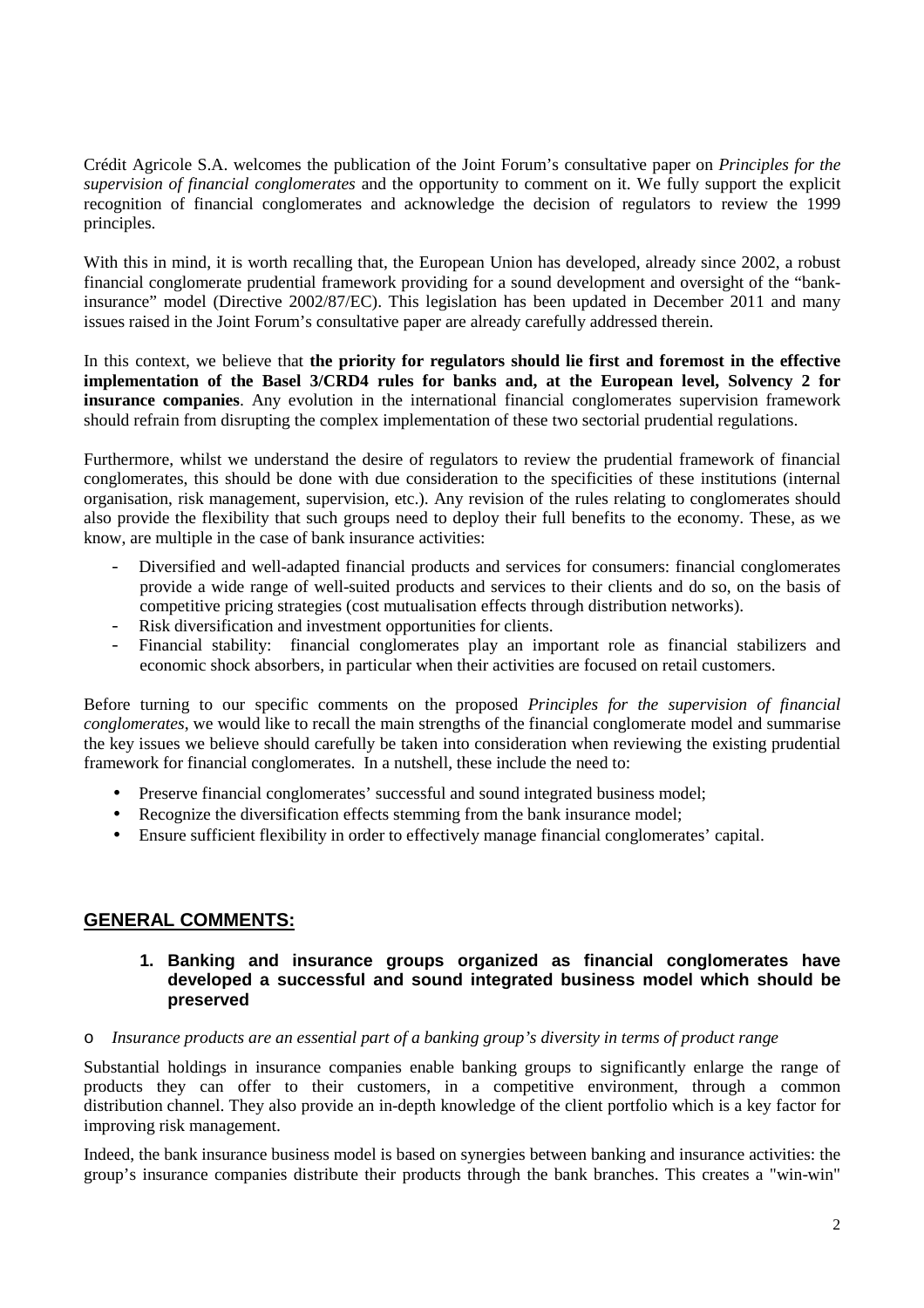situation for the financial institution and its clients: customers get simple answers to all their financial needs at a single sale point while banks provide a large variety of products to a wide range of customers, regardless of their social or financial background. As a result, these groups can offer life insurance products adapted to all types of income, and which can be adjusted throughout the life of the contract.

Moreover, the integration of banking and insurance activities is an important factor of economic and financial stability. The "bank insurance" model contributes to the sound financing of the economy in two main ways:

- 1. By mitigating credit risk, insurance activities help provide banking loans with lower spread to a wide range of individuals and corporates (performance bonds, unemployment or asset damage coverage, etc.);
- 2. Insurance activities directly finance the economy on a long-term basis through investments in bonds and sometimes equity instruments to cover their liabilities (future claims for damages, life casualties, pension fund annuities, etc.).

# o *Risks borne by insurance companies are of a different nature than those borne by banks*

The main types of risk facing insurers are (i) underwriting risks (insurers predict the likelihood that claims could arise from the protection they have sold and they price their products accordingly) and (ii) asset management risks (companies have to ensure that the premiums and life insurance or pension contract deposits that they receive are invested in an appropriate way). These risks cannot be assimilated to nor managed as banking risks. They must be assessed within a specific framework, which is the purpose of Solvency II at the European level.

## o *Insurance is a stabilization factor for conglomerates and a shock-absorber for the economy*

The existence of an insurance "leg" within a banking conglomerate is an important stabilizing factor, one that should be preserved and even encouraged, especially in times of fragile and volatile economic activity. Indeed, banking and insurance activities operate on very different time horizons (very long-term for the insurance investments), so that the correlation between their economic and investment cycles, though positive, is quite low and provides an important diversification of risks.

In light of the recommendations made by the Committee of European Banking Supervisors (CEBS) on 2 September 2010 regarding the criteria for validating inter-risk diversification, the group Crédit Agricole has carried out two studies, using different methodologies, to demonstrate the reality of those diversification  $effects^1$ :

- A study by market indices which analyses, between January 2005 and August 2010, the correlations between market indicators relating to risk. The data have been divided into 5 periods of time: peak of the cycle (Jan.  $05 -$  Jun. 06), crisis' precursor (Jun.  $06 -$  Jun. 07), subprime crisis (Jun.  $07 -$  Dec. 08); banking crisis (Jul.  $08 - Dec. 09$ ); post crisis (Dec.  $09 - Aug. 10$ ). The insurance risk is correlated to 5 other types of risks: market, retail credit, non-retail credit, interest rate and equities. Risk factors are measured using historical market indices (ex:Forex, IBOXX, ITRAXX, Euribor,…), each index being allocated to a specific risk. The data retained as a reference in the following table are the maximum correlations found during the analysis (here, each time, corresponding to the post-crisis period).
- A study based on the analysis of the net income generated by each business line of the group in order to determine correlation coefficients: the same six risks are covered, each business line being allocated to the one of the risk categories, based on the predominant risk for each business line (for example, "retail credit" stands for both retail banking and consumer credit activities of the group). The internal data, considered for the period 2004-2009, shows that the bank/insurance diversification has significantly amortized the effects of the financial crisis that has particularly hit the group's investment bank.

 $\overline{a}$ 

 $<sup>1</sup>$  For further information on both studies, please refer to the document in Annex.</sup>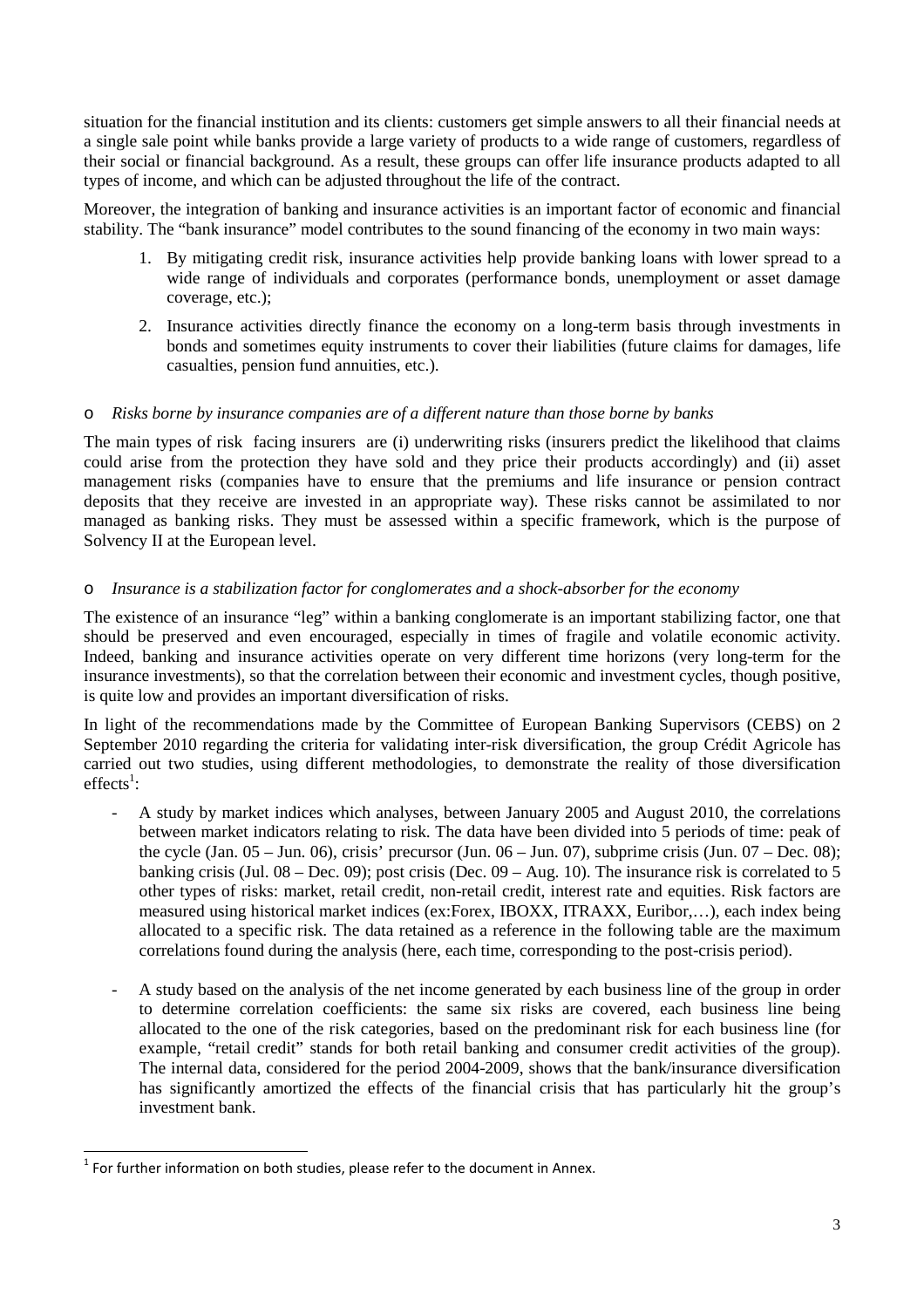The results confirm the diversification effects stemming from the bank insurance model. In the table below, summarizing the results of both analyses, we can see that all correlation rates between the insurance risk and the 5 identified banking risks are lower than 100%: the lower is the percentage rate, the lower is the correlation between risks, and the higher are the diversification benefits.

|           |                                | Correlation Insurance/Banking risks |               |                      |               |        |
|-----------|--------------------------------|-------------------------------------|---------------|----------------------|---------------|--------|
|           |                                | Market                              | Retail credit | Non-retail<br>credit | Interest rate | Equity |
| Insurance | By market<br>indices           | 70%                                 | 29%           | 78%                  | 57%           | 94%    |
|           | By income per<br>business line | 79%                                 | 41%           | 71%                  | N/A           | 50%    |

Altogether, we want to underline that the "bank insurance" model has been operational for many years and has proved its efficiency and resilience over time. In our view, rather than demonstrating the fragility of the financial conglomerate model offering a wide variety of products to retail customers, the current crisis has shown the limits of certain specialized actors ("pure players").

## **2. Flexibility is necessary for an effective capital management in financial conglomerates**

Crédit Agricole supports a global supervisory oversight of financial conglomerates, through reinforced powers of the group-level supervisor, and the strengthening of cooperation, coordination and information exchange among supervisors within the college of supervisors. As a matter of fact, such a system has already been successfully implemented in France where banking and insurance activities are supervised by a unique supervisor. On this basis, we welcome the Joint Forum's proposal to use a "banking Pillar 2"-type approach for the supervision of financial conglomerates. Greater coherence between banking and insurance core principles for supervision would help financial conglomerates to achieve a more efficient risk management framework, whilst maintaining the specific "risk-structure" of each activity within the conglomerate.

As far as capital requirements are concerned, we support the conservation of the current approach of the European legislation which imposes capital requirements by risk type, based on confidence levels fixed at sectorial levels and which provides that the solvency assessment of a conglomerate is best performed through an effective supervision and a solvency test based on the regulatory capital requirements of both sectors. The solvency test is satisfied when the financial conglomerate, after eliminating intra-group transactions, has effectively more regulatory consolidated capital than the cumulative capital requirements resulting from both its banking activities and its insurance activities. Such an approach guarantees the sound risk management of the conglomerate, as well as the flexibility necessary to adjust to the cycles of each sectorial entity. Therefore, this method should be preferred to the implementation of an additional buffer of capital. In our view, regulators should refrain from imposing additional capital charges on top of these sectorial charges as this could entail inadequate consequences, such as, for example, the introduction of useless obstacles to capital circulation within financial conglomerates or the risk of double gearing of capital requirements.

Should this approach not be possible, any additional buffer should be implemented at the level of the financial conglomerate's dominant entity, rather than at the level of each of the sectorial entities.

Going one step further, we do not share the view suggested in the Joint Forum's consultation paper, that the risk of combined banking and insurance activities is greater than the sum of these two activities' standalone risks. Indeed, nothing in recent financial and economic developments supports this idea. On the contrary, we believe that the diversification benefits derived from risk aggregation within the context of a conglomerate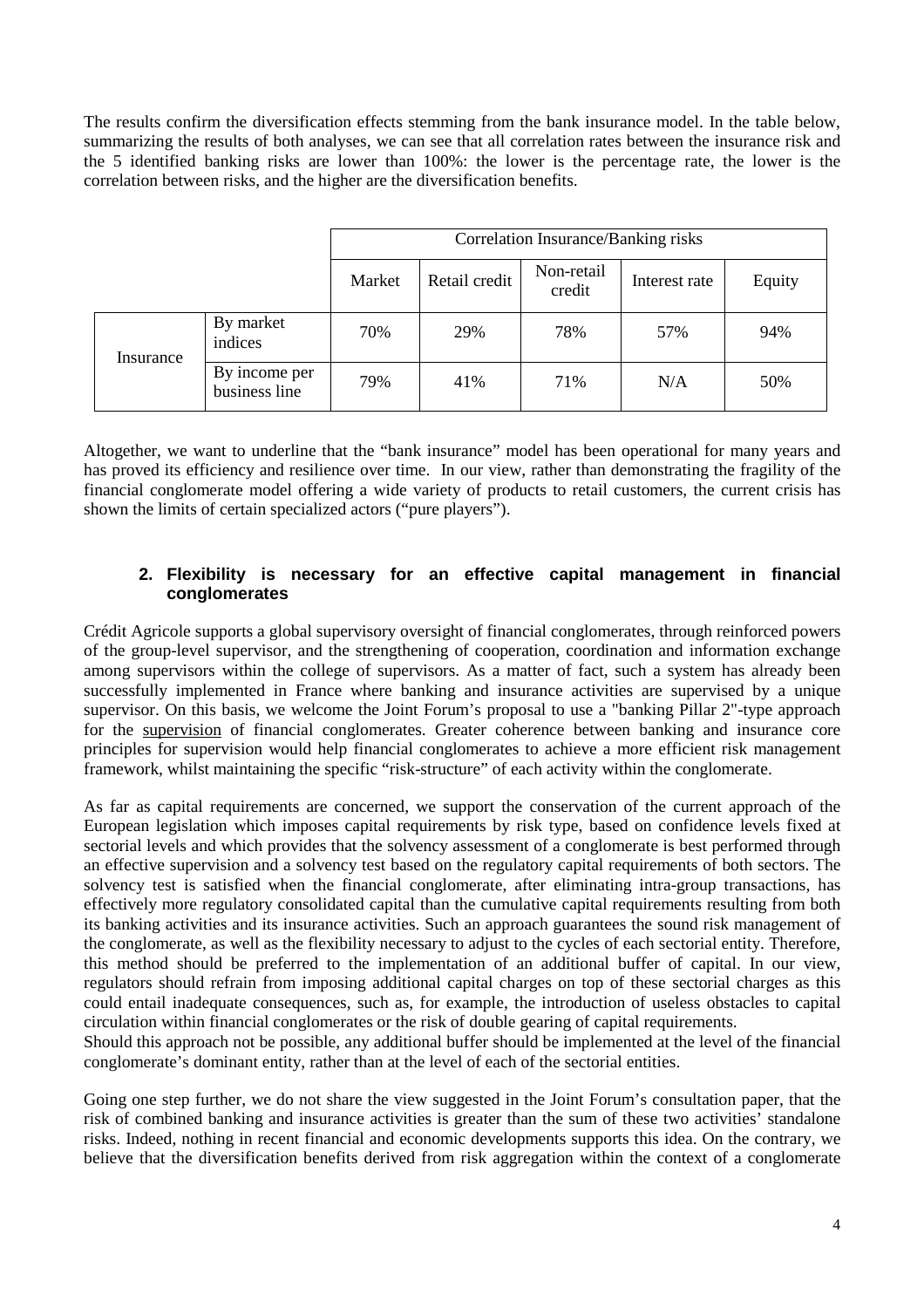have been clearly demonstrated during the crisis and should therefore be recognized within the revision of the core principles for capital adequacy.

Finally, we believe it is essential that the difference of risks taken in the two business sectors be reflected by tailored sectorial prudential legislations, with well-adapted capital adequacy and solvency rules.

# **SPECIFIC REMARKS:**

## **I & II. Supervisory powers and authority – supervisory responsibility**

As mentioned earlier in Section 2 of this paper, we are in favour of a global supervisory oversight of financial conglomerates, through reinforced powers of the group-level supervisor, and the strengthening of cooperation, coordination and information exchange among supervisors, in order to render the group-wide supervision truly effective. Therefore, we generally support the Joint Forum's proposed principles as regard supervisory powers, authority and responsibility.

However, some principles could be clarified:

- **§ 5 Group-level supervisor:** 
	- o the specific responsibilities of the group-level supervisor vis-à-vis the other supervisors of the college are not sufficiently elaborated. For example, we consider that the final say should be given to the group-level supervisor in case of diverging views among supervisors in the college on issues pertaining to financial conglomerate supervision.
	- o The principles should insist on the need to develop a common supervisory language and culture, in order to facilitate communication within the college. It is particularly important in the case of bank-insurance conglomerates, where supervisors are in charge of very different businesses with are subject to different prudential rules.
- **§ 9 Supervisory tools and enforcement:** as regard the "sanctions and corrective actions" provided for in paragraph 9.2, it should be clarified that such sanctions should only be used to address infringements or sources of risk specifically relating to financial conglomerates' supervision. They should not seek to address any potential sectorial issues.

#### **III. Corporate governance**

#### **§ 11 - Structure of the financial conglomerate**

We support the Joint Forum's principle of an easily understandable and transparent organisational and managerial structure of the group.

However, we contest **paragraph 11.b**. We are concerned with the use of the term *"appropriate circumstances",* which is unclear and too vague to ensure legal certainty. Moreover, if those "appropriate circumstances" refer to a situation in going concern, we object the possibility given to the group-level supervisor to influence the structure of a financial conglomerate. It would be a too far-reaching power which would enable the authorities to unjustifiably interfere in the governance of the company. At the European level, the CEBS has recognized as a general principle that supervisory authorities should "not interfere in an institution's strategy and the way it runs its business".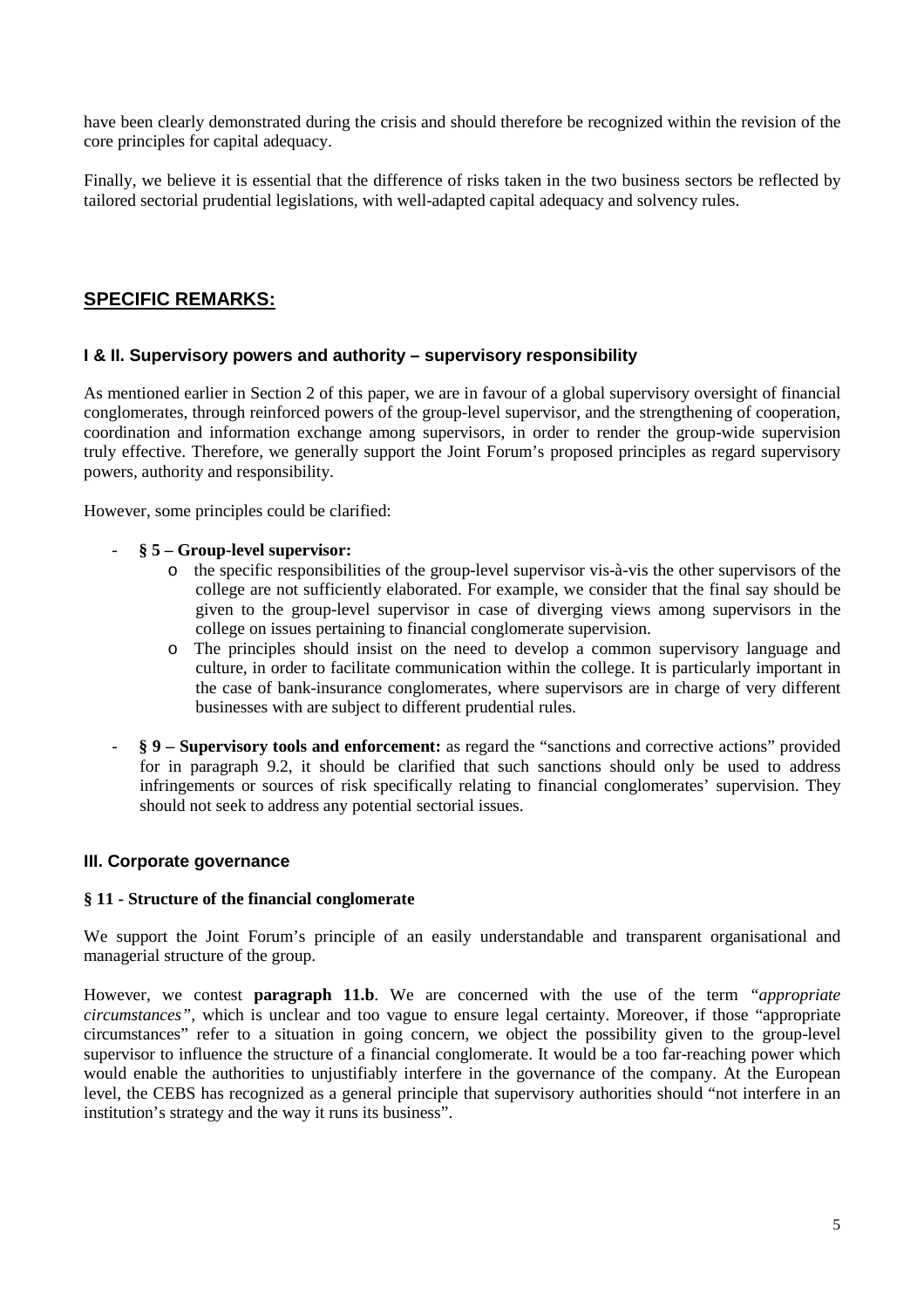Furthermore, using these powers in an economically healthy institution may well trigger what it is trying to prevent by sending what may be interpreted as worrying signals to the markets. The risk of endangering the competitive and financial situation of the institution at stake would be relatively high.

As regard **paragraph 11.c**, we find questionable the requirement that board members should be capable of describing and understanding the purpose, structure, strategy, material operations and material risks of the financial conglomerate, including those of unregulated entities that are part of the financial conglomerate structure. This requirement appears to us as excessive as regards the duties and responsibilities of the board of directors. Indeed, whilst board members should be well aware of the group's main risk factors, they should also be able to rely on the senior management and the internal control functions of the company to get a more technical or detailed insight of the risks borne by the company.

# **IV. Capital adequacy and liquidity**

# **§ 15 - Capital management requirements**

We support the principles according to which financial conglomerates should manage their capital through a rigorous, board-approved, comprehensive and well documented process. However, it should be noted that the **requirements 15.e to 15.l regarding capital planning of financial conglomerates are far more detailed and prescriptive than those existing under any of the sectorial regulations** (eg. Basel 3, Solvency 2 in the EU).

While those requirements may be particularly relevant in certain circumstances (e.g. financial conglomerates significantly involved in non-life insurance and financial market activities) and in jurisdictions where there are no regulation applicable to financial conglomerates, they may be burdensome in the case of financial conglomerates with a lower risk profile focused on retail customers and/or already subject to a supplementary supervision - as it already the case in the EU.

Therefore, we recommend the introduction of the following principles:

- The application of the principle of proportionality for those requirements;
- An increased role of the group-level supervisor in identifying which requirements are relevant for each financial conglomerate under its supervision, in view of its risk profile and existing requirements applicable to the company at national level.

# **§ 16 - Capital adequacy assessment**

First of all, we consider that unregulated entities and regulated entities' interactions with them should be taken into account as "environmental" factors as part of the Pillar 2 Supervisory Review and Evaluation Process (i.e. without strictly extending the regulation to unregulated entities).

As explained in our general comments, the group Crédit Agricole, does not support the introduction of a power for supervisors to apply a buffer in addition to the regulatory minima and targets (§ 16.d). However, should regulators decide to go ahead with this decision, the Joint Forum should clarify the specific circumstances under which, and the criteria according to which supervisors could require group-wide capital to exceed regulatory requirements. In particular, supervisors should take into account the already existing buffers at the level of both the banking and insurance activities prior to applying such requirements at the financial conglomerate level.

More broadly, the possible existence of a buffer of capital also raises the issue of its level of application within the group and of its uniqueness: are we talking about one buffer applied to the conglomerate's head or about multiple sectorial buffers? Should such a buffer be introduced, the group Crédit Agricole believes it would be more appropriate to apply it at the level of the conglomerate's head.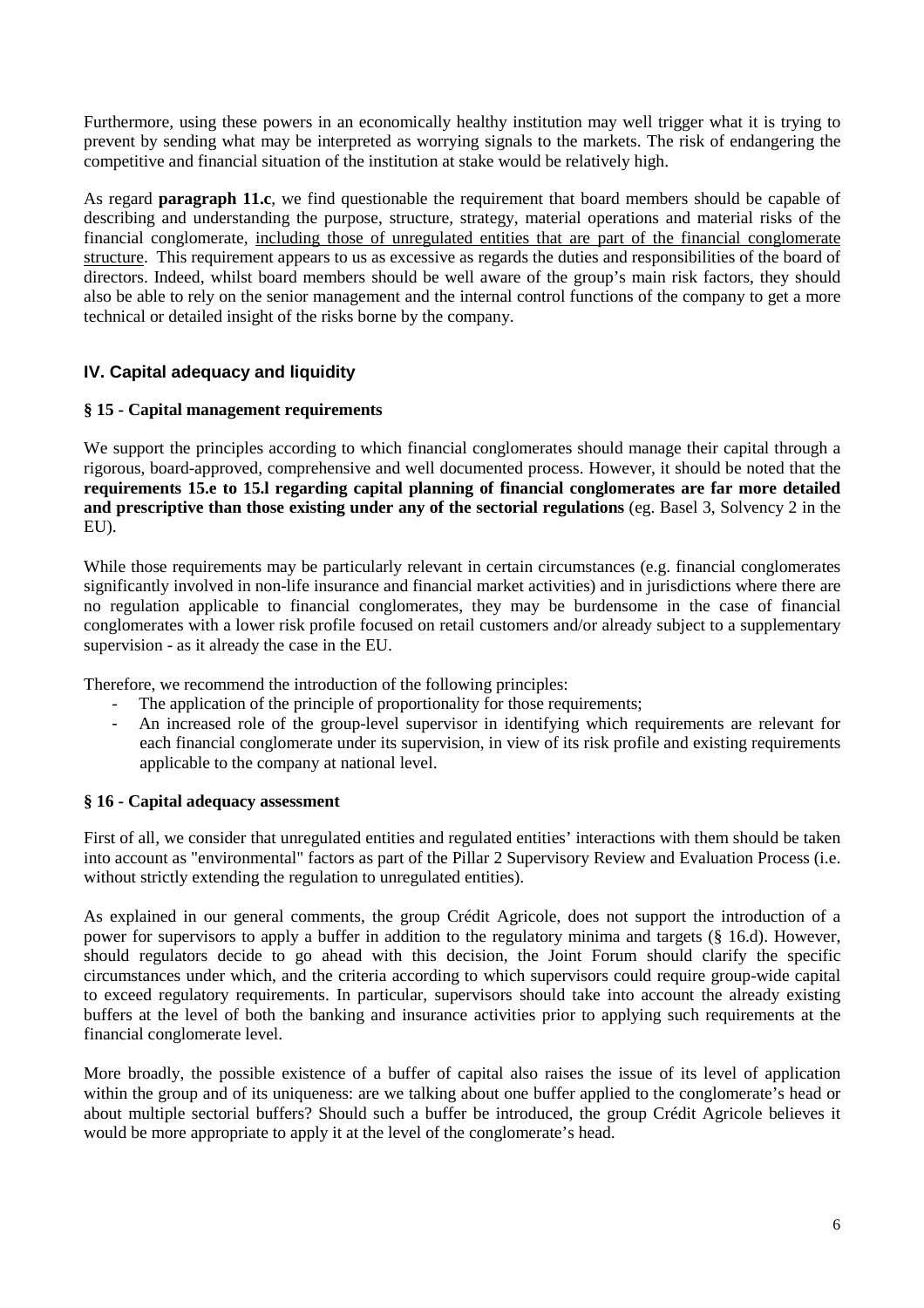### **§ 17 – Consideration of double or multiple gearing**

At the European level, the Financial Conglomerate directive already requires the calculation of supplementary capital adequacy requirements (§ 17.c). Through this supplementary supervision, the directive aims to control and prevent potential risks arising from double or multiple use of capital. Therefore, we suggest clarifying paragraph 17, with the following wording:

*"When this is not required in the regulation applicable to financial conglomerates established in their jurisdictions, supervisors should require that capital adequacy assessment and measurement techniques consider double or multiple gearing".* 

# **V. Risk management**

## **§ 21 & § 22 – Risk management framework and culture**

We support the proposed Joint Forum's principles regarding risk management framework and culture. They are fully consistent with the high-level principles for risk management, produced by the CEBS (February 2010).

However, we suggest clarifying two specific issues:

- **§ 21.c**: We support this principle but a clarification should be introduced : "*Supervisors should require that the Board of Directors of the financial conglomerate has a direct reporting line with the risk function management and, at its convenience, has the possibility to request the chief risk officer's presence.*" It is worth noting however that the risk management function should not be allowed to directly contact the board of directors: the information should flow in priority from the risk management function to the senior management who has the ability to pass it on to the board of directors.
- **§22.1:** We believe that the current wording of this principle is too strong, as it suggests that the board and the senior management are in charge of the concrete implementation of the risk management culture of the conglomerate. We propose to attenuate the wording in the following way: *"The standard for the risk management culture should be under the responsibility of the board and senior management of the financial conglomerate".*

# **§ 25 – Outsourcing**

The explanatory comment 25.3 provides that "certain functions within financial conglomerates" should not be outsourced. We oppose the view that a total ban is necessary and believe that outsourcing, of any of the financial conglomerate's function, should be allowed as long as the institutions meets some specific requirements: the French regulation on internal control within banks (97.02) applies such a principle.

As a minimum, the functions referred to in this paragraph, as well as the reasons of the ban for their outsourcing, should be clearly stated.

# **§ 26 – Stress and scenario testing**

We fully support the idea that stress testing and, more generally, scenario analyses are key tools to assess the risk profile of a financial institution, as well as to challenge its risk appetite.

However, in the context of financial conglomerates these exercises will come across practical limits due to the heterogeneity of the business models and natures of risk of the entities borne by the different institutions. As an example, the difference between the time horizons relevant to banks and insurance management would lead to add up figures calculated in a traditional silo approach, probably not relevant and far from a real integrated risk process (as it is the case with banks' trading and banking books).

As regard the methodology, we acknowledge that it should rely on a group-wide approach, while also considering the results of sectorial stress tests (§ 26.d). In any case, the methodology should not be too